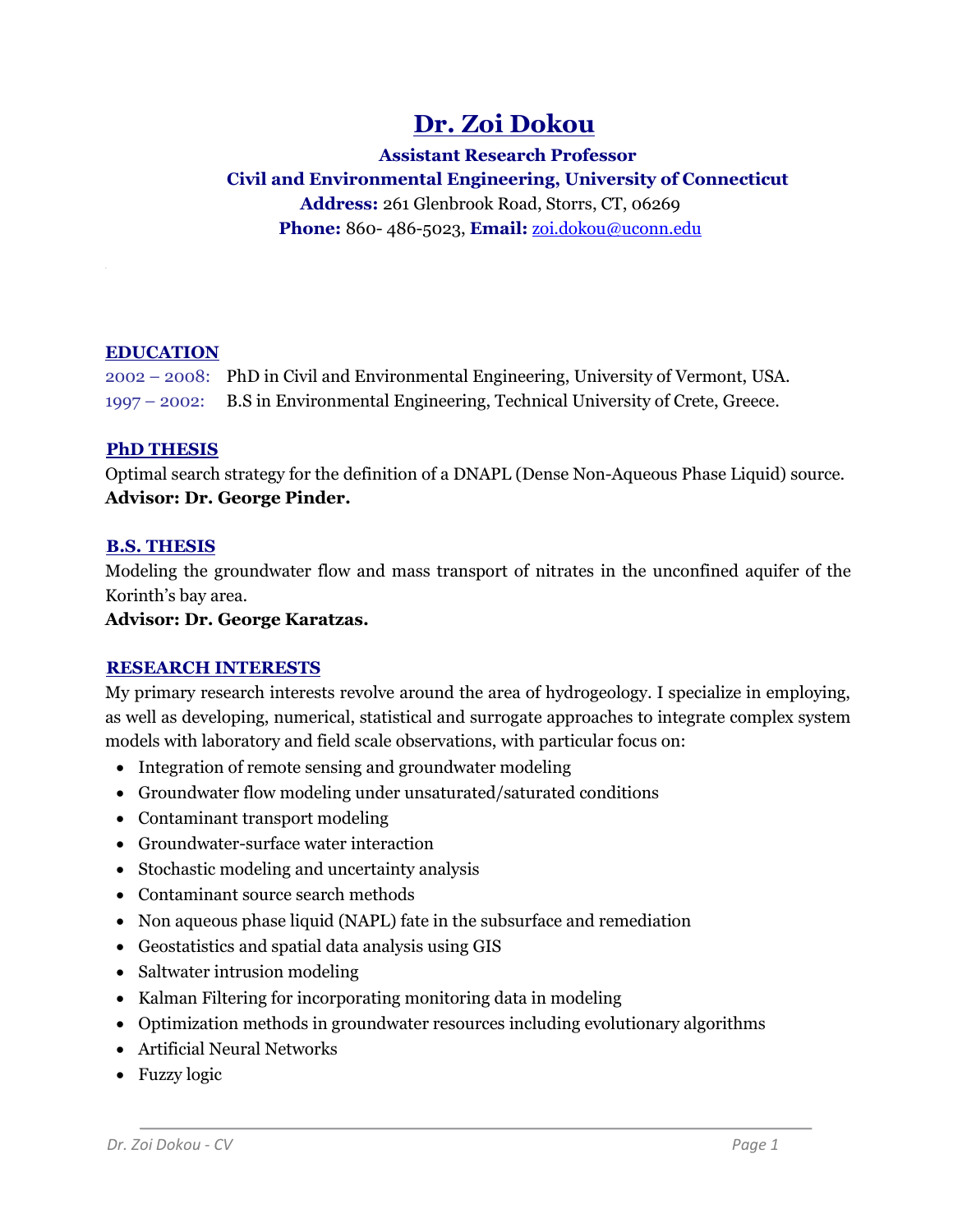## <sup>U</sup>**RESEARCH AND WORK EXPERIENCE**

| $08/23/2017 -$ |  | Assistant Research Professor. Department of Civil          |  | and |
|----------------|--|------------------------------------------------------------|--|-----|
|                |  | Environmental Engineering, University of Connecticut, USA. |  |     |
|                |  | Project Manager, NSF PIRE: Taming Water in Ethiopia        |  |     |

#### *Project:*

NSF PIRE: Taming Water in Ethiopia - An Interdisciplinary Approach to Improve Human Security in a Water-Dependent Emerging Region.

06/01/2016 – 08/22/2017 Postdoctoral Fellow. *Department of Civil and Environmental Engineering, University of Connecticut, USA.*

## *Project:*

NSF PIRE: Taming Water in Ethiopia - An Interdisciplinary Approach to Improve Human Security in a Water-Dependent Emerging Region.

03/01/2008 – 05/31/2016 Postdoctoral Research Associate. School of Environmental *Engineering, Technical University of Crete, Greece.*

*Projects:*

1. Multi-objective optimization of cosolvent flushing of NAPLs from contaminated groundwater

2. LIFE ENV CHARM - Chromium in Asopos groundwater system: Remediation technologies and Measures

3. Development of a groundwater simulator (numerical model) of the Malia coastal aquifer

4. Development of an electrical tomography study and groundwater modeling of the coastal area of PIRKAL

5. Development of a remediation design of the coastal area of PIRKAL

6. FLOODMED 5D214 – Monitoring, forecasting and best practices for flood mitigation and prevention in the CADGES region (INTERREG IIIB, 2006-2008)

01/01/2013 -31/10/2015 Senior Research Associate. *Department of Natural Resources and Environment, Technological Educational Institute of Crete, Greece*

## *Projects:*

1. Thales -Geodiametris: Integrated geoinformatics technologies for time-lapse monitoring of land pollution from the disposal of olive-oil mills wastes

2. Archimedes III: Interdisciplinary study for exploring, understanding and management of groundwater resources. Pilot field investigation northwest and central Crete, Aquadam

11/12/2007 – 31/2/2008 <sup>U</sup>Postdoctoral Research AssociateU*. Department of Civil and Environmental Engineering, University of Vermont, USA*.

## *Project*:

Optimal search strategy for the definition of a DNAPL (Dense Non-Aqueous Phase Liquid) source. Utilizing stochastic optimization (Monte Carlo simulation) and a Kalman filter for the definition of a DNAPL source location, depth and magnitude. Research grant from United States Department of Defense (DoD) and SERDP (Strategic Environmental Research and Development Project).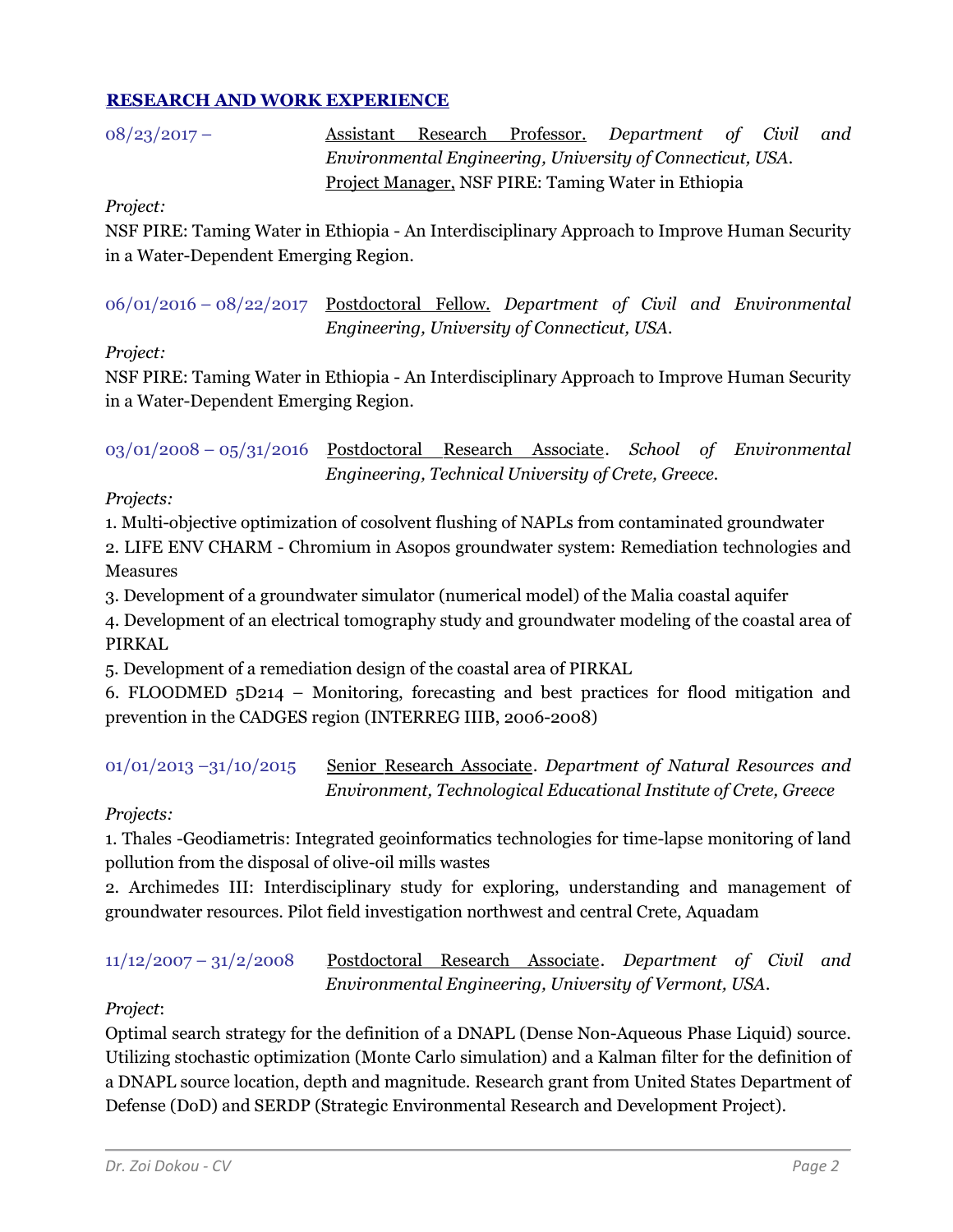1/1/2003 – 10/12/2007 Graduate Research Assistant. Department of Civil and *Environmental Engineering, University of Vermont, USA.*

## *Project*:

Optimal search strategy for the definition of a DNAPL (Dense Non-Aqueous Phase Liquid) source. Research grant from United States Department of Defense (DoD) and SERDP (Strategic Environmental Research and Development Project).

**Independent Lecturer**

19/7/2000 – 19/9/2000 Undergraduate Student UIntern. *Steam-electric power plant in Chania, Greece.* 

#### *Responsibilities:*

Laboratory analysis of the wastewater treatment plant effluent and statistical analysis of the data*.*

| <u> Antico pomatem accetar en </u>                                            |                                                                   |                                                                                          |  |  |
|-------------------------------------------------------------------------------|-------------------------------------------------------------------|------------------------------------------------------------------------------------------|--|--|
| <b>Semester</b>                                                               | <b>Course</b>                                                     | <b>Department</b>                                                                        |  |  |
| <b>Fall 2017</b>                                                              | <b>Fluid Mechanics</b><br>$\bullet$                               | Civil and Environmental<br>Engineering, University of<br><b>Connecticut</b>              |  |  |
| <b>Fall 2016</b>                                                              | Groundwater Flow Modeling<br>$\bullet$<br>(graduate level)        | Civil and Environmental<br>Engineering, University of<br><b>Connecticut</b>              |  |  |
| <b>Spring 2016</b><br>Spring 2015<br><b>Spring 2014</b><br><b>Spring 2013</b> | <b>Applied Fluid Mechanics</b><br>$\bullet$                       | Mineral Resources Engineering,<br><b>Technical University of</b><br><b>Crete, Greece</b> |  |  |
| <b>Spring 2013</b>                                                            | Mathematical Methods in<br>$\bullet$<br>Environmental Engineering | Environmental Engineering,<br><b>Technical University of</b><br>Crete, Greece            |  |  |
| <b>Spring 2012</b>                                                            | Groundwater Flow and<br>$\bullet$<br>Contaminant Transport        | Environmental Engineering,<br><b>Technical University of</b><br><b>Crete, Greece</b>     |  |  |
| <b>Fall 2011</b>                                                              | <b>Fluid Mechanics</b><br>$\bullet$                               | Environmental Engineering,<br><b>Technical University of</b><br><b>Crete, Greece</b>     |  |  |

## <sup>U</sup>**TEACHING EXPERIENCE**

#### <sup>U</sup>**Co-Instructor**

| <b>Semester</b>                 | <b>Course</b>         | <b>Department</b>                                                           |
|---------------------------------|-----------------------|-----------------------------------------------------------------------------|
| <b>Fall 2016</b><br>Spring 2017 | • Fluid Mechanics Lab | Civil and Environmental<br>Engineering, University of<br><b>Connecticut</b> |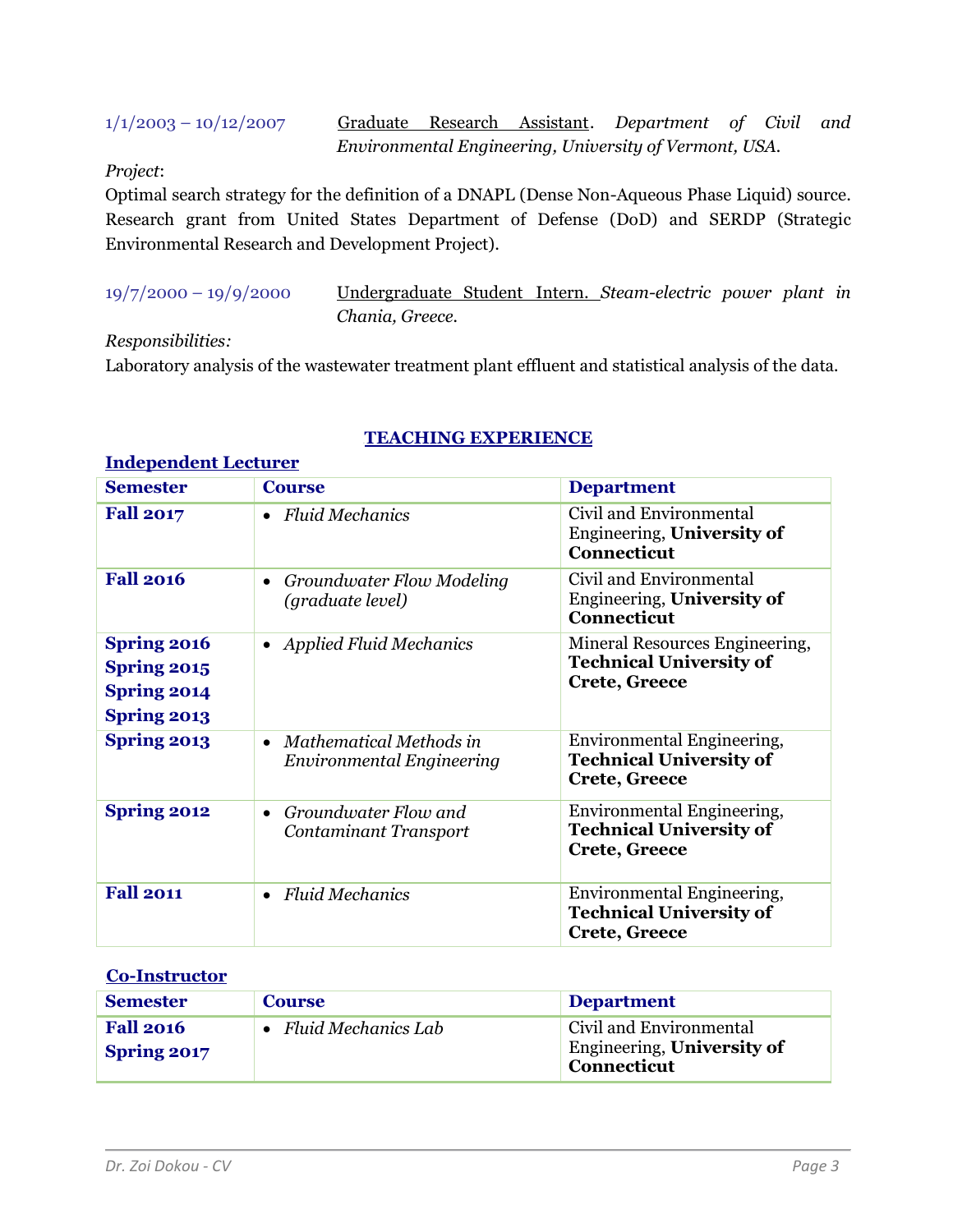## <sup>U</sup>**Teaching Assistant**

| <b>Semester</b>      | <b>Course</b>                                                       | <b>Department</b>                                                                    |
|----------------------|---------------------------------------------------------------------|--------------------------------------------------------------------------------------|
| Spring 2013-<br>2016 | <b>Optimization of Environmental</b><br>$\bullet$<br><b>Systems</b> | Environmental Engineering,<br><b>Technical University of</b><br>Crete, Greece        |
| Spring 2008-<br>2016 | • Groundwater Flow and<br>Contaminant Transport                     | Environmental Engineering,<br><b>Technical University of</b><br><b>Crete, Greece</b> |
| Fall 2008-2015       | $\bullet$ Fluid Mechanics                                           | Environmental Engineering,<br><b>Technical University of</b><br><b>Crete, Greece</b> |
| <b>Fall 2002</b>     | Mechanics of Materials<br>$\bullet$                                 | Civil and Environmental<br>Engineering, University of<br><b>Vermont</b>              |

## **Short-course Lecturer**

| Year | <b>Short-course</b>                                                                     | <b>Department</b>                                                       |
|------|-----------------------------------------------------------------------------------------|-------------------------------------------------------------------------|
| 2004 | Optimization and Groundwater Remediation<br>( <i>instructor</i> )                       | Civil and Environmental<br>Engineering, University of<br><b>Vermont</b> |
| 2003 | Modeling Groundwater Contamination by Non-<br>Aqueous Phase Liquids (NAPLs) (assistant) | Civil and Environmental<br>Engineering, University of<br><b>Vermont</b> |

# **Thesis Advising - Mentoring**

| <b>Academic Year</b> | <b>Type and number of theses</b>                                                                                                                                              | <b>Program</b>                                                                                                          |
|----------------------|-------------------------------------------------------------------------------------------------------------------------------------------------------------------------------|-------------------------------------------------------------------------------------------------------------------------|
| 2016-present         | • 3 PhD students (mentoring)                                                                                                                                                  | Civil and Environmental<br>Engineering, University of<br><b>Connecticut</b>                                             |
| 2013-2014            | • $3$ Master students<br>(advising)                                                                                                                                           | Postgraduate program:<br>'Environmental Design of<br>Infrastructure Works', Hellenic<br><b>Open University, Greece.</b> |
| 2010-2016            | • $2 PhD students (mentioned)$<br>• 4 Master students (mentoring)<br>$\bullet$ 15 undergraduate students<br>(mentoring)<br>• Committee member of $10$<br>undergraduate theses | <b>School of Environmental</b><br><b>Engineering, Technical</b><br><b>University of Crete, Greece</b>                   |

## <sup>B</sup>**BOOK CHAPTERS**

*1.* Soupios P., N.N. Kourgialas, **Z. Dokou**, G.P. Karatzas, G. Panagopoulos, A. Vafidis, and E. Manoutsoglou (2015) Modeling saltwater intrusion at an agricultural coastal area using geophysical methods and the FEFLOW model*, Engineering Geology for Society and Territory - Volume 3: River Basins, Reservoir Sedimentation and Water Resources, , ISBN 978-3-319-09053-5, 249-252.*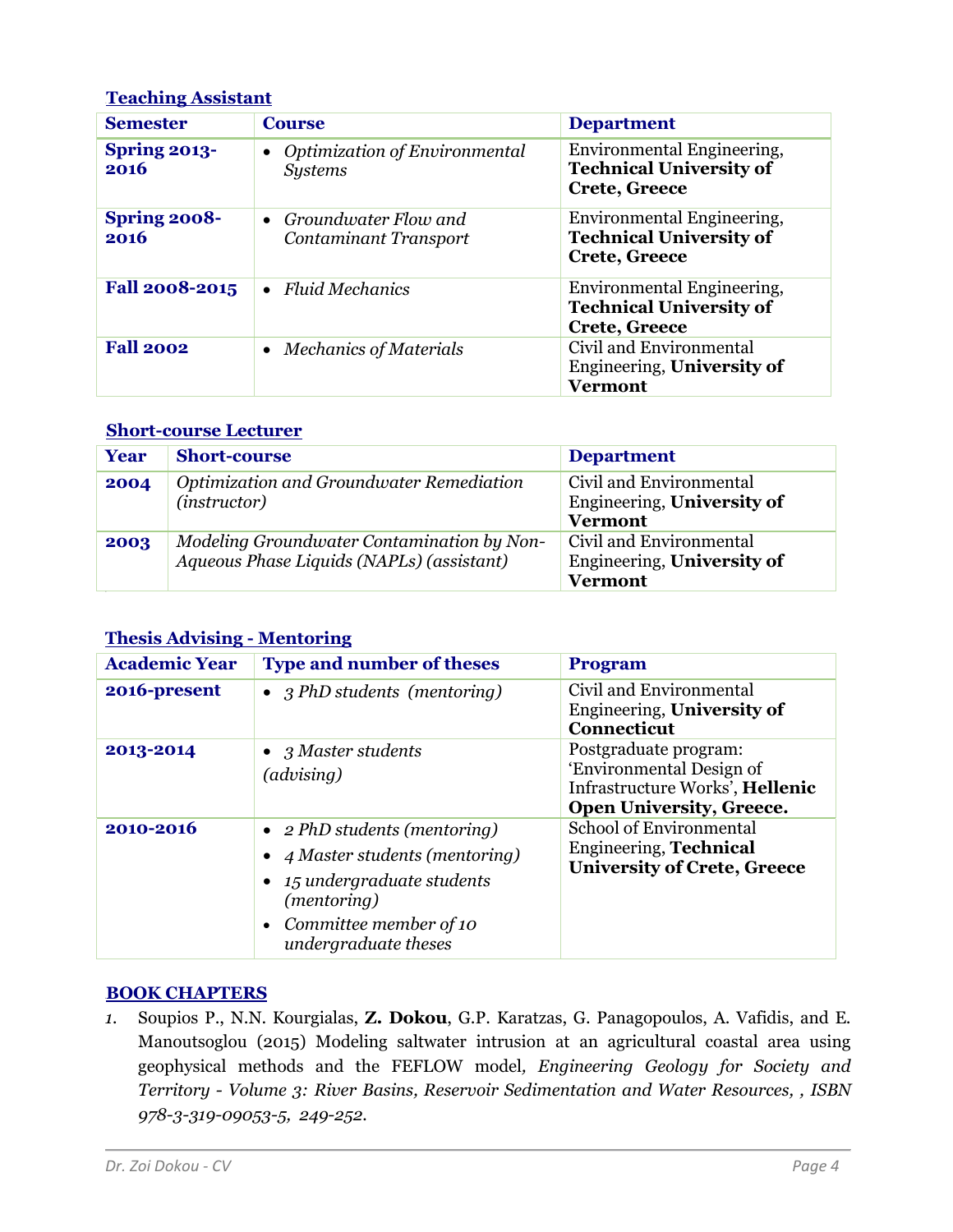## **PUBLICATIONS IN PEER REVIEWED JOURNALS**

\* denotes that lead author is a student I mentor/co-advise

- 1. M. Siaka\*, **Z. Dokou** and G.P. Karatzas. Management of the saltwater intrusion phenomenon in the alluvial aquifer of Katapola, Amorgos, Greece*, Water Science and Technology Journal*  **(in press)**
- 2. A. Pappa\*, **Z. Dokou** and G.P. Karatzas (2016) Simulation and management of saltwater intrusion at a coastal aquifer in Crete, Greece*, Desalination and Water Treatment Journal* **(accepted)**
- 3. A. Staboultzidis\*, **Z. Dokou** and G.P. Karatzas (2017) Capture zone delineation and protection area mapping in Agia, Crete, Greece, *Environmental Processes* (**online first**) doi: 10.1007/s40710-017-0221-3
- 4. C. Gamvroudis\*, **Z. Dokou,** N.P. Nikolaidis and G.P. Karatzas (2017) Impacts of surface and groundwater variability response to future climate change scenarios in a large Mediterranean watershed, *Environmental Earth Sciences,* 76:385, doi: 10.1007/s12665-017-6721-7
- 5. **Z. Dokou,** M.D. Dettoraki, G.P. Karatzas, E.A. Varouchakis and A. Pappa (2017). Utilizing successive linearization optimization to control the saltwater intrusion phenomenon in unconfined coastal aquifers in Crete, Greece, *Environmental Modeling and Assessment,* 22: 115, doi: 10.1007/s10666-016-9529-z
- 6. **Z. Dokou,** G.P. Karatzas, I. Panagiotakis and D. Dermatas (2017). Groundwater modeling and remediation scenarios of a hexavalent chromium plume released from an industrial site, *Bulletin of Environmental Contamination and Toxicology*, 98(3), 338-346, doi: 10.1007/s00128-016-1951-z
- 7. D. Aydin-Sarikurt, **Z. Dokou**, N.K. Copty and G.P. Karatzas (2016) Experimental Investigation and Numerical Modeling of Enhanced DNAPL Solubilization in Saturated Porous Media, *Water, Air, & Soil Pollution***,** 227:441, doi: 10.1007/s11270-016-3136-0
- *8.* N.N. Kourgialas, **Z. Dokou**, G.P. Karatzas, G. Panagopoulos, P. Soupios, A. Vafidis, E. Manoutsoglou, M. Schafmeister (2016). Saltwater intrusion in an intensively irrigated agricultural area: combining density-dependent modeling and geophysical methods, *Environmental Earth Sciences***,** 75:15. doi: 10.1007/s12665-015-4856-y
- *9.* P.N. Stratis, **Z. Dokou**, G.P. Karatzas, E.P. Papadopoulou, Y.G. Saridakis (2016). PTC simulations, stochastic optimization and safety strategies for groundwater pumping management: case study of the Hersonissos coastal aquifer in Crete, *Applied Water Science*, doi: 10.1007/s13201-016-0438-8
- *10.* I. Athanasakis, **Z. Dokou**, E. Mathioudakis, P. Stratis and N. Vilanakis (2015). Combining stochastic optimization and numerical methods-software for the pumping management of coastal aquifers: Case study of a rectangular homogeneous aquifer*, International Journal of Mathematical Models and Methods in Applied Sciences, 9, 727-732.*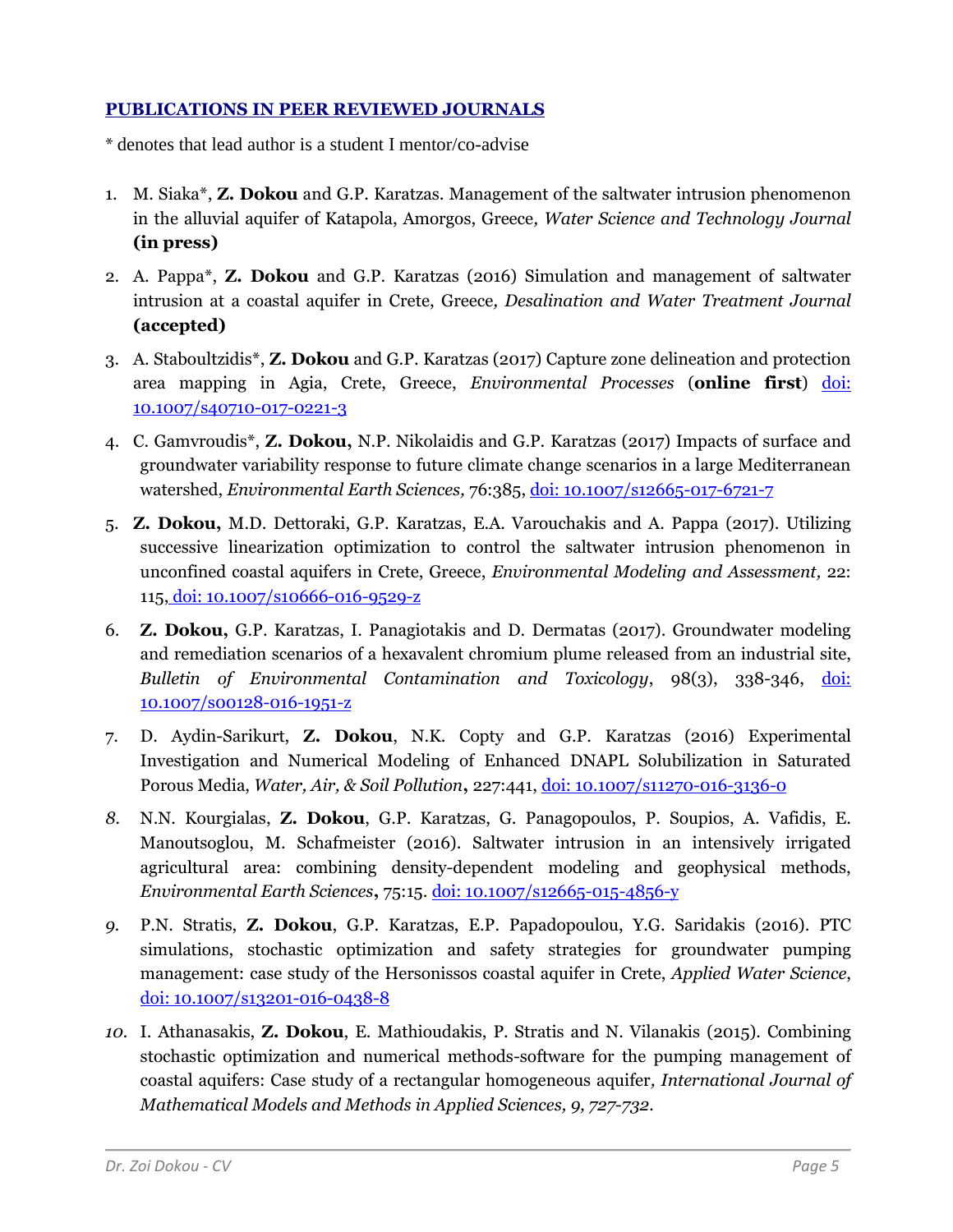- *11.* **Z. Dokou**, N.N. Kourgialas and G.P. Karatzas (2015). Assessing groundwater quality in Greece based on spatial and temporal analysis, *Environmental Monitoring and Assessment, 187:774.* doi: 10.1007/s10661-015-4998-0
- 12. **Z. Dokou**, V. Karagiorgi, G.P. Karatzas, N.P. Nikolaidis and N. Kalogerakis (2015). Large scale groundwater flow and hexavalent chromium transport modeling under current and future climatic conditions: The case of Asopos River Basin, *Environmental Science and Pollution Research, 23: 5307.* doi:10.1007/s11356-015-5771-1
- 13. G.P. Karatzas, **Z. Dokou** (2015). Optimal management of saltwater intrusion in the coastal aquifer of Malia, Crete (Greece), using particle swarm optimization, *Hydrogeology Journal,*  23(6), 1181-1194. <u>doi:10.1007/s10040-015-1286-6</u>
- 14. N.N. Kourgialas, **Z. Dokou,** G.P. Karatzas (2015). Statistical analysis and ANN Modeling for Predicting Hydrological Extremes under Climate Change Scenarios. *Journal of Environmental Management,* 154, 86–101. <sup>U</sup>doi:10.1016/j.jenvman.2015.02.034
- 15. E. Tapoglou\*, I.C. Trichakis, **Z. Dokou,** G.P. Karatzas and N. Nikolos (2014). Groundwater level forecasting under climate change scenarios using an artificial neural network trained with particle swarm optimization. *Hydrological Sciences Journal,* 59(6), 1225–1239. <sup>U</sup>doi:10.1080/02626667.2013.838005
- 16. E. Seferou, P. Soupios, N. Kourgialas, **Z. Dokou**, G. Karatzas, E. Candasayar, N. Papadopoulos, V. Dimitriou, A. Sarris, M. Sauter (2013). Olive oil mill waste transport in unsaturated and saturated laboratory conditions using geophysical techniques and the FEFLOW model. *Hydrogeology Journal*, 21(6), 1219-1234. doi:10.1007/s10040-013-0996-x
- 17. **Z. Dokou**, G.P. Karatzas (2013). Multi-objective optimization for free phase LNAPL recovery using evolutionary computation algorithms, *Hydrological Sciences Journal* 58(3), 671–685. <sup>U</sup>doi:10.1080/02626667.2012.754103
- 18. D. Moraetis, N.P. Nikolaidis, G.P. Karatzas, **Z. Dokou**, N. Kalogerakis, L. Winkel, A. Palaiogianni-Bellou (2012). Origin and mobility of hexavalent chromium in North-Eastern Attica, Greece. *Applied Geochemistry,* 27(6),1170-1178. doi:10.1016/j.apgeochem.2012.03.005
- 19. **Z. Dokou** and G.P. Karatzas (2012). Saltwater intrusion estimation in a karstified coastal system using density-dependent modelling and comparison with the sharp-interface approach. *Hydrological Sciences Journal,* 57(5), 985 – 999. <sup>U</sup>doi:10.1080/02626667.2012.690070
- 20. **Z. Dokou**, G.F. Pinder (2011). Extension and field application of an integrated DNAPL source identification algorithm that utilizes stochastic modeling and a Kalman filter. *Journal*  of Hydrology, 398(3-4), 277-291. [doi:10.1016/j.jhydrol.2010.12.029](http://dx.doi.org/10.1016/j.jhydrol.2010.12.029)
- 21. **Z. Dokou**, G.F. Pinder (2009) Optimal search strategy for the definition of a DNAPL source. Journal of Hydrology, 376(3-4), 542-556. [doi:10.1016/j.jhydrol.2009.07.062](http://dx.doi.org/10.1016/j.jhydrol.2009.07.062)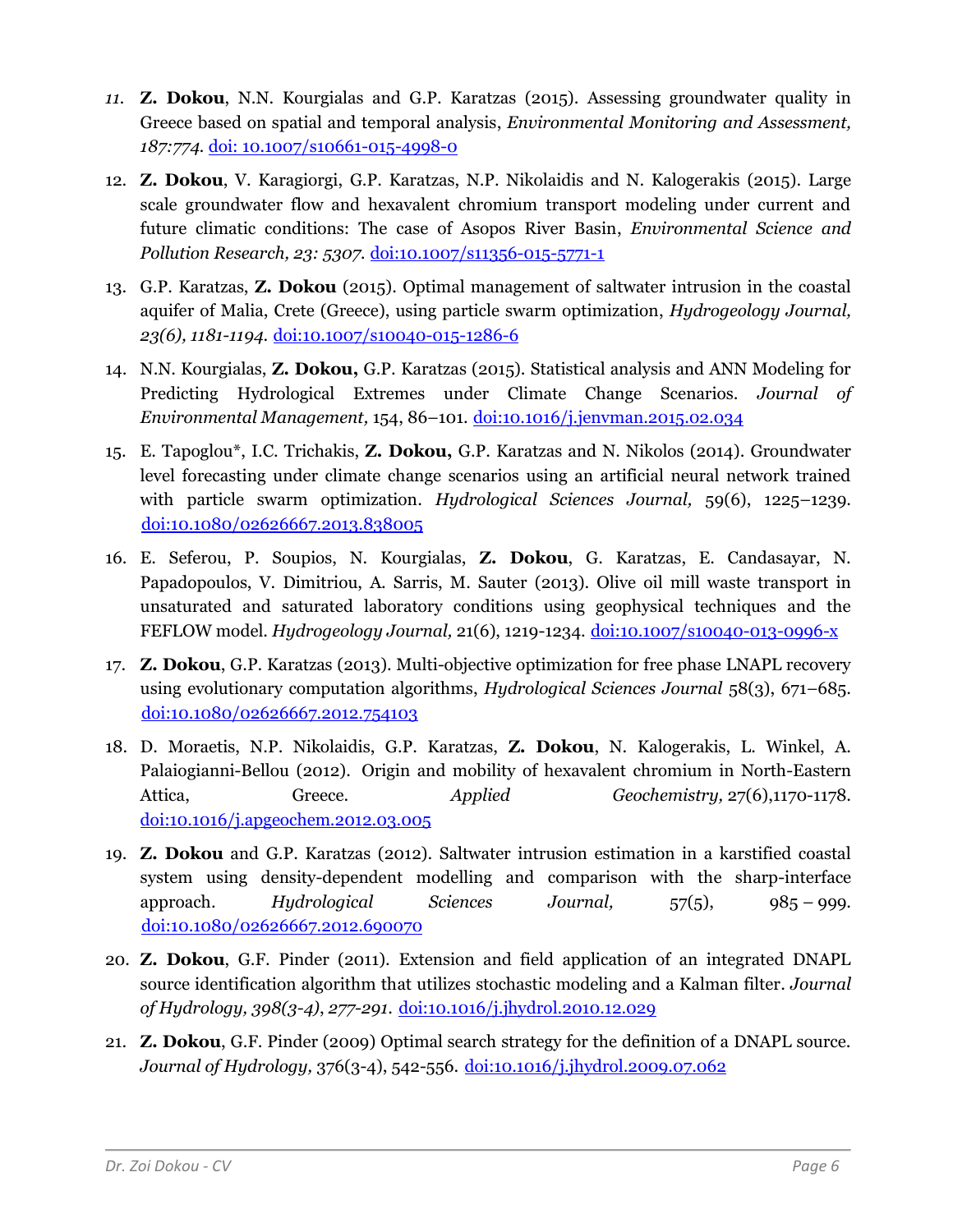## **CONFERENCE PUBLICATIONS**

- *1.* C. Goumas\*, **Z. Dokou**, G.G. Morianou, N.N. Kourgialas and G.P. Karatzas (2017) Using groundwater flow simulation of the Chania Plain area to propose a proper irrigation plan, *10th WORLD CONGRESS on Water Resources and Environment "Panta Rhei", Athens, Greece, 5- 8 July.*
- *2.* **Z. Dokou**, G.P. Karatzas D. Aydin-Sarikurt and N.K. Copty (2016) Optimizing ethanol enhanced NAPL remediation using evolutionary algorithms*, 2nd EWaS International Conference on "Efficient & Sustainable Water Systems toward Worth Living Development", Chania, Greece, June 1-4, Procedia Engineering, 162, 317-323.* <sup>U</sup>doi:10.1016/j.proeng.2016.11.068
- *3.* M. Siaka\*, **Z. Dokou** and G.P. Karatzas (2016) A study of groundwater flow and saltwater intrusion at the alluvial aquifer of Katapola at the island of Amorgos*,* Greece*, 2nd EWaS International Conference on "Efficient & Sustainable Water Systems toward Worth Living Development", Chania, Greece, June 1-4.*
- *4.* A. Staboultzidis\*, **Z. Dokou** and G.P. Karatzas (2016) Delineation of wellhead protection areas in Crete, Greece using an analytic element model*, 2nd EWaS International Conference on "Efficient & Sustainable Water Systems toward Worth Living Development", Chania, Greece, June 1-4, Procedia Engineering, 162, 324-331,* [doi.org/10.1016/j.proeng.2016.11.070](https://doi.org/10.1016/j.proeng.2016.11.070)
- *5.* A. Pappa\*, T.N. Olsthoorn, **Z. Dokou** and G.P. Karatzas (2016) Simulation and management of saltwater intrusion at a coastal aquifer in Crete, Greece*, 2nd EWaS International Conference on "Efficient & Sustainable Water Systems toward Worth Living Development", Chania, Greece, June 1-4.*
- *6.* C. Gamvroudis\*, N.P. Nikolaidis, G.P. Karatzas and **Z. Dokou** (2016) Simulating the spatiotemporal distribution of groundwater levels under climate change scenarios using an integrated surface-ground water model, *2nd EWaS International Conference on "Efficient & Sustainable Water Systems toward Worth Living Development", Chania, Greece, June 1-4.*
- *7.* I. Athanasakis, **Z. Dokou**, E. Mathioudakis, P. Stratis and N. Vilanakis (2015) Combining stochastic optimization and numerical methods-software for the pumping management of coastal aquifers: case study of a rectangular homogeneous aquifer*, Conference in Mathematical Methods and Computational Techniques in Science and Engineering, Bratislava, Slovakia, November 28-30.*
- *8.* **Z. Dokou**, A. Stampouli, G.P. Karatzas, D. Aydin Sarikurt and N.K. Copty (2015) Modeling ethanol-enhanced DNAPL remediation in a two-dimensional experimental setting, *14th International Conference on Environmental Science and Technology, Rhodes, Greece, September 3-5.*
- *9.* P.N. Stratis, **Z. Dokou**, G.P. Karatzas, E.P. Papadopoulou and Y.G. Saridakis (2015) Stochastic optimization and numerical simulation for pumping management of the Hersonissos fresh water coastal aquifer in Crete, *19th International Conference on Circuits, Systems, Communications and Computers, (CSCC 2015), Zakynthos, Greece, July 16-20.*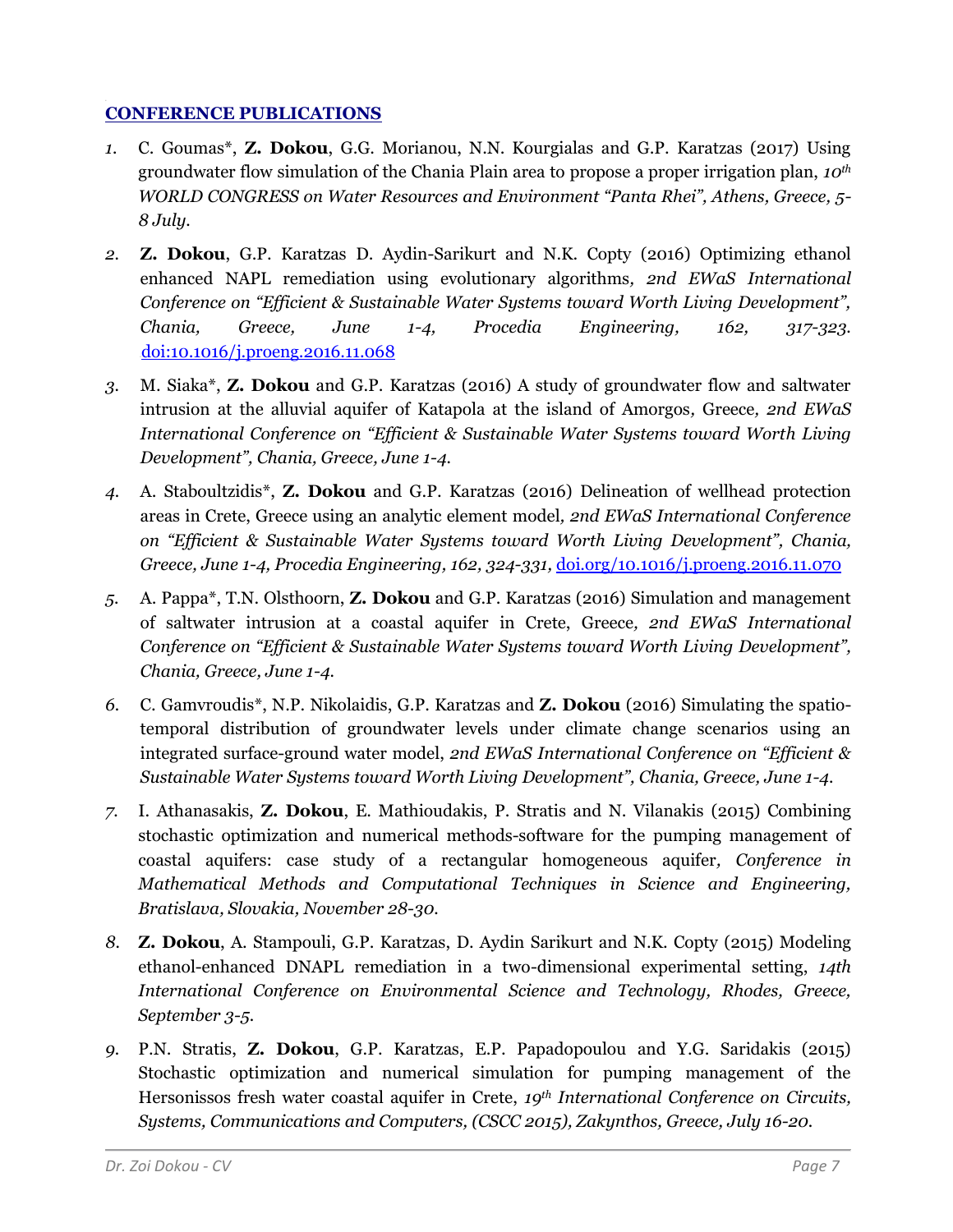- *10.* D. Aydın Sarikurt, K. Yakşi, N.K. Copty, E. Tapoglou, **Z. Dokou** and G.P. Karatzas *(2015)*  Cosolvent flushing for remediation of groundwater contaminated with DNAPL, *7 th International Conference on Porous Media & Annual Meeting, Padova, Italy, May 18 – 21.*
- *11.* P. Soupios, N.N. Kourgialas, **Z. Dokou**, G.P. Karatzas, G. Panagopoulos, A. Vafidis, and E. Manoutsoglou (2014) Modeling saltwater intrusion at an agricultural coastal area using geophysical methods and the FEFLOW model*, Engineering Geology for Society and Territory, IAEG XII CONGRESS, Torinο, Italy, September 15-19.*
- *12.* **Z. Dokou**, G.P. Karatzas, N.P. Nikolaidis and N. Kalogerakis (2013) Mapping of chromium in the greater area of Asopos river basin, *13th International Conference on Environmental Science and Technology (CEST), Athens, Greece, September 5-7.*
- *13.* **Z. Dokou**, N.N. Kourgialas and G.P. Karatzas (2013) Spatial and temporal distribution of groundwater contamination in Greece based on historical data, *8th International Conference of EWRA, Water Resources Management in an Interdisciplinary and Changing Context, Porto, Portugal, June 26-29.*
- *14.* N.N. Kourgialas, **Z. Dokou** and G.P. Karatzas (2013) An ANN technique for flood and drought forecasting in a Mediterranean river basin using global change scenarios, *8th International Conference of EWRA, Water Resources Management in an Interdisciplinary and Changing Context, Porto, Portugal, June 26-29.*
- 15. G. Christodoulou, **Z. Dokou,** O. Tzoraki, P. Gaganis and G.P Karatzas (2013) Attenuation capacity of a coastal aquifer under managed recharge by reclaimed wastewater, *First International Conference on Remote Sensing and Geoinformation of Environment, Paphos, Cyprus, April 8-10.*
- 16. E. Tapoglou\*, I.C. Trichakis, **Z. Dokou** and G.P. Karatzas (2012) Use of a particle swarm optimization for training an artificial neural network: Application in groundwater resources, 2nd Joint Conference of *Ε.Υ.Ε. – Ε.Ε.Δ.Υ.Π.: Integrated Water Resources Management towards Sustainable Growth, 11-13 October, Patras, Greece (in Greek).*
- 17. M.D. Dettoraki\*, **Z. Dokou,** E.A. Varouchakis and G.P. Karatzas (2012) Optimal pumping scenarios for the estimation of the saltwater intrusion front in the coastal aquifer of Tympaki, Crete–Greece, *EGU General Assembly, Vienna, Austria, April 22- 27.*
- *18.* E. Tapoglou\*, I.C. Trichakis, **Z. Dokou,** and G.P. Karatzas (2012) Groundwater level forecasting using an artificial neural network trained with particle swarm optimization, *EGU General Assembly, Vienna, Austria, April 22 – 27.*
- *19.* M.P. Papadopoulou, **Z. Dokou**, G.P. Karatzas and C.I. Zahariadi (2010) Estimation of the seawater intrusion front in a coastal karstified system using a density-dependent flow approach, *6th International Symposium of Environmental Hydraulics, Athens, Greece, June 23-25.*
- 20. **Z. Dokou**, G.P. Karatzas (2010) Employing evolutionary algorithms for optimizing free phase LNAPL recovery, *XVIII International Conference on Computational Methods in Water Resources, Barcelona, Spain, June 21 – 24.*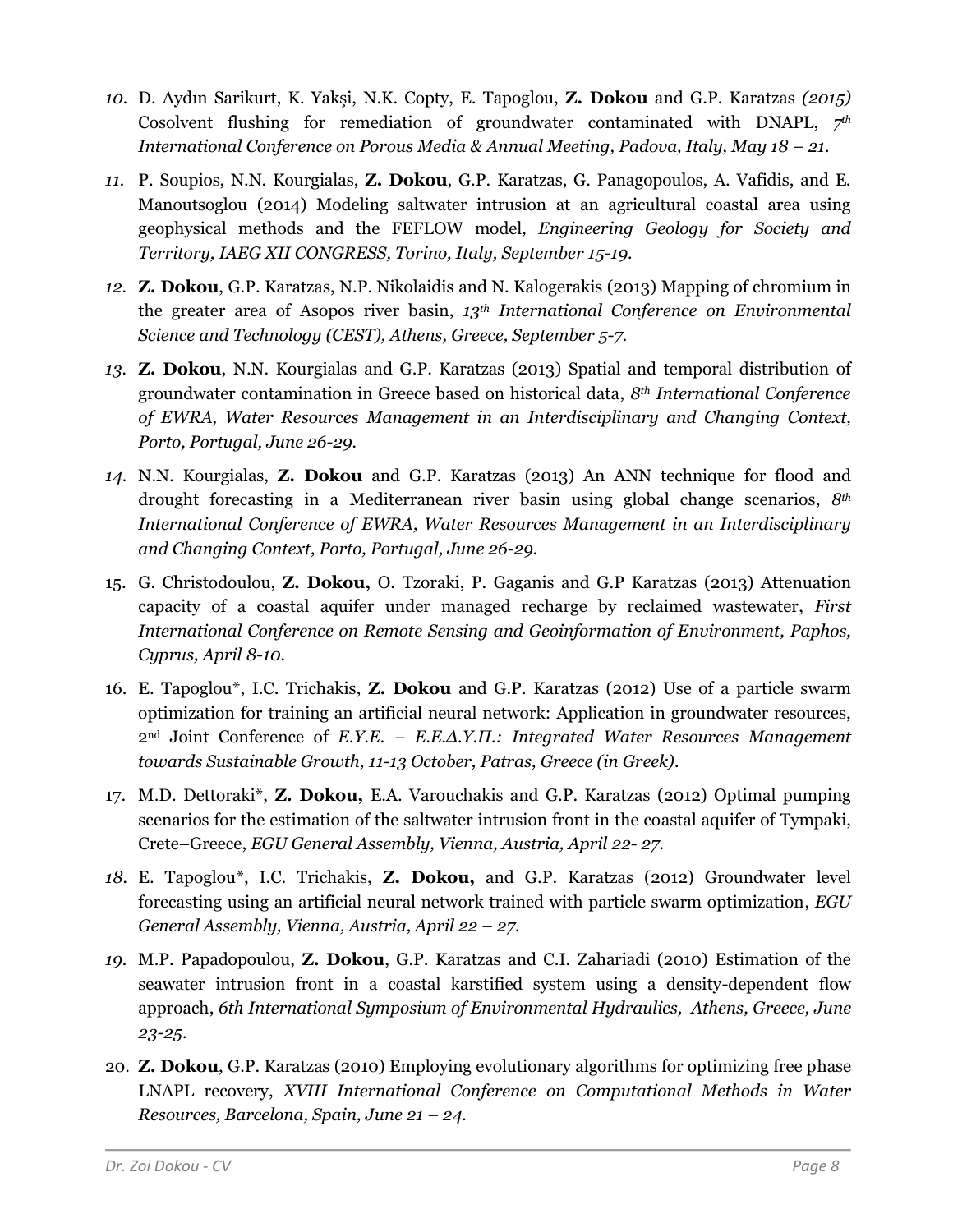- 21. G.F. Pinder, **Z. Dokou** (2009) Optimal search strategy for the definition of a Dense Non-Aqueous Phase Liquid (DNAPL) source, Hydrology Days Award Lecture, *American Geophysical Union (AGU) Hydrology Days*, USA, March 25 - 27.
- 22. **Z. Dokou**, G.F. Pinder (2007) Optimal search strategy for the definition of a DNAPL source. *Partners in Environmental Technology Technical Symposium and Workshop, Washington DC, USA, December 4-6.*
- *23.* **Z. Dokou**, G.F. Pinder (2006) Least cost search algorithm for the identification of a DNAPL source. *XVI International Conference "Computational Methods in Water Resources", Copenhagen, Denmark, June 18-22.*
- 24. **Z. Dokou**, G.F. Pinder, Y. Zhang and M. Ozbek (2004) Search strategy for a DNAPL source. *AGU Fall Meeting, San Francisco, California, USA, December 13-17.*
- 25. **Z. Dokou**, G.F. Pinder (2004) Search strategy for the definition of a DNAPL source. *Partners in Environmental Technology Technical Symposium and Workshop, Washington DC, USA, December 13-17.*
- *26.* **Z. Dokou**, G.F. Pinder and Y. Zhang (2004) Optimal search strategy for the definition of a DNAPL source. *XV International Conference "Computational Methods in Water Resources", Chapel Hill, North Carolina, USA, June 13-17.*
- 27. **Z. Dokou**, G.F. Pinder and Y. Zhang (2003) Optimal search strategy for the definition of a DNAPL source, *AGU Fall Meeting, San Francisco, California, USA, December 8-12.*
- *28.* **Ζ. Dokou,** A-S.A. Mouskeftara, D.K. Pagalou and G.P. Karatzas (2003) Modeling Groundwater and Nitrate Transport in the Upper Aquifer of the Coastal Area of the Corinthian Gulf, *9th Conference of Hellenic Hydrotechnical Association, Thessaloniki, Greece, 345-352, April 2-5.*
- *29.* T. Manios, A. Mouskeftara, **Z. Dokou**, D. Pagalou and A. Tsitonaki (2002) Reviewing the basic design parameters affecting the disinfection of sand filters. *Regional Symposium on Water Recycling in Mediterranean Region - Iraklio, Crete, Greece, September 26 - 29.*

# <sup>U</sup>**INVITED TALKS**

- *1. The saltwater intrusion problem in coastal aquifers and sustainable management options.* Research Lecture Series for the Postgraduate Program: 'Environmental and Sanitary Engineering'*, Department of Environmental Engineering, Technical University of Crete, Greece, November 2014.*
- *2. Decision Support Systems for the management of LNAPL (Light Non-Aqueous Phase Liquid) contamination.* Research Lecture Series for the Postgraduate Program: 'Environmental and Sanitary Engineering', *Department of Environmental Engineering, Technical University of Crete, Greece, November 2012.*
- *3. Groundwater flow and transport simulation models. Applications in the field.* Research Lecture Series for the Postgraduate Program: 'Environmental and Sanitary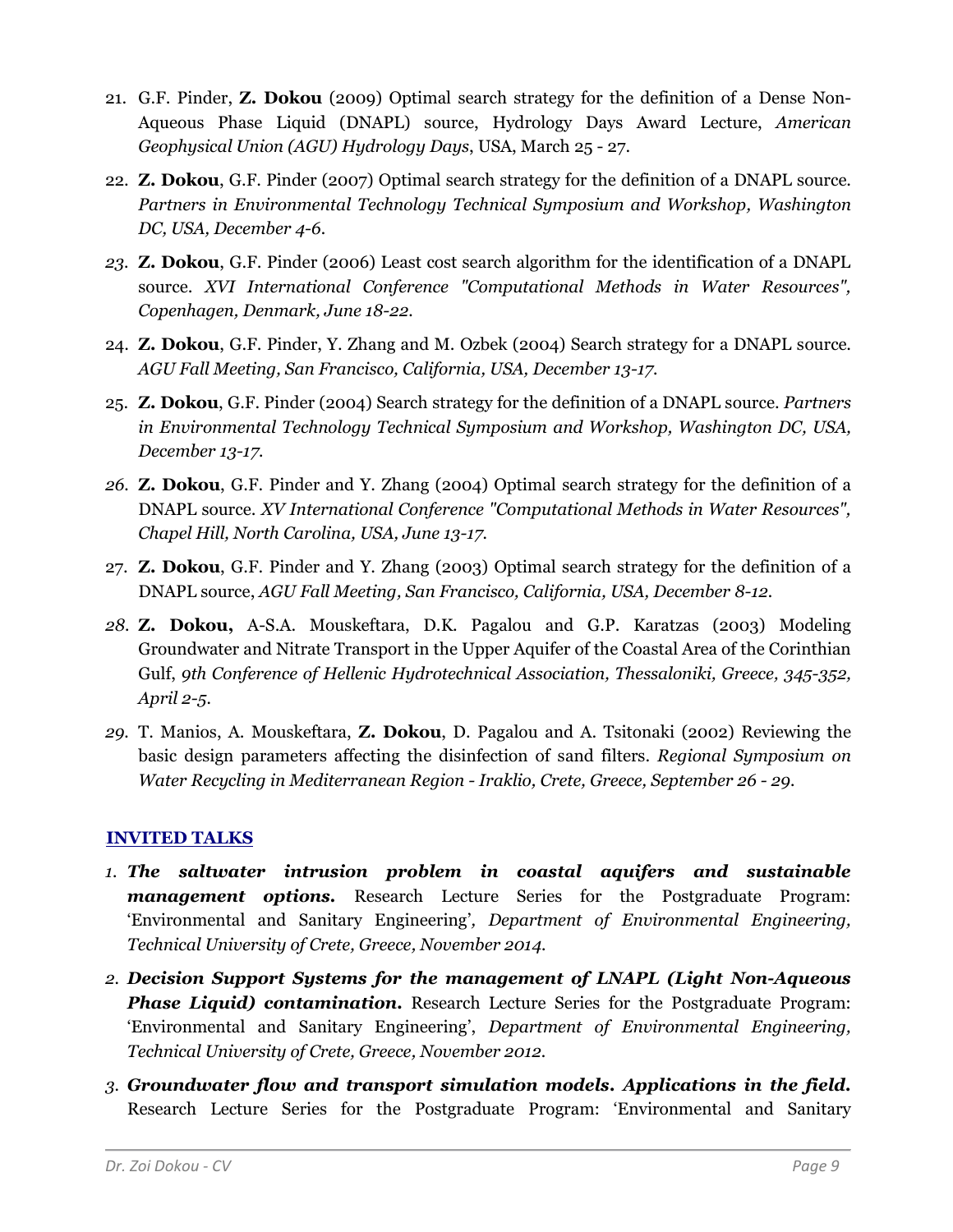Engineering', *Department of Environmental Engineering, Technical University of Crete, Greece, October 2009.*

## **JOURNAL REVIEWER**

- 1. Water Resources Research (Wiley)
- 2. Advances in Water Resources (Elsevier)
- 3. Journal of Hydrology (Elsevier)
- 4. Journal of Environmental Informatics (ISEIS)
- 5. Environmental Science and Pollution Research (Springer)
- 6. Journal of Contaminant Hydrology (Elsevier)
- 7. Water Resources Management (Springer)
- 8. Stochastic Environmental Research and Risk Assessment (Springer)
- 9. Hydrogeology Journal (Springer)
- 10. Hydrological Sciences Journal (Taylor & Francis)
- 11. Journal of Environmental Engineering (ASCE)
- 12. Water (MDPI )
- 13. Journal of Hydroinformatics (IWA
- 14. Int. Journal of Water Resources Development (Taylor & Francis)
- 15. Civil Engineering and Environmental Systems (Taylor & Francis)
- 16. Global Nest
- 17. Environmental Processes (Springer)

## **EXTERNAL REVIEWER OF RESEARCH GRANT PROPOSALS**

Le Studium (Loire Valley Institute for Advanced Studies) Research Fellowships (co-funded by a Horizon 2020 grant in the category of the Marie Skłodowska-Curie Actions).

#### **OTHER PROFESSIONAL SERVICE**

| EWaS2 International Conference, Chania, Greece, 2016    |
|---------------------------------------------------------|
| EWaS2 International Conference, Chania, Greece, 2016    |
| EWaS3 International Conference, "Insights on the Water- |
| Energy-Food Nexus", Lefkada, Greece, 2018.              |
| EWaS2 International Conference, Chania, Greece, 2016    |
|                                                         |

#### Other:

Conference and scientific meetings organization and secretarial work (ExTECH2014, EWaS2 International Conferences)

Grant proposal writing, editing, budgeting and partner coordination.